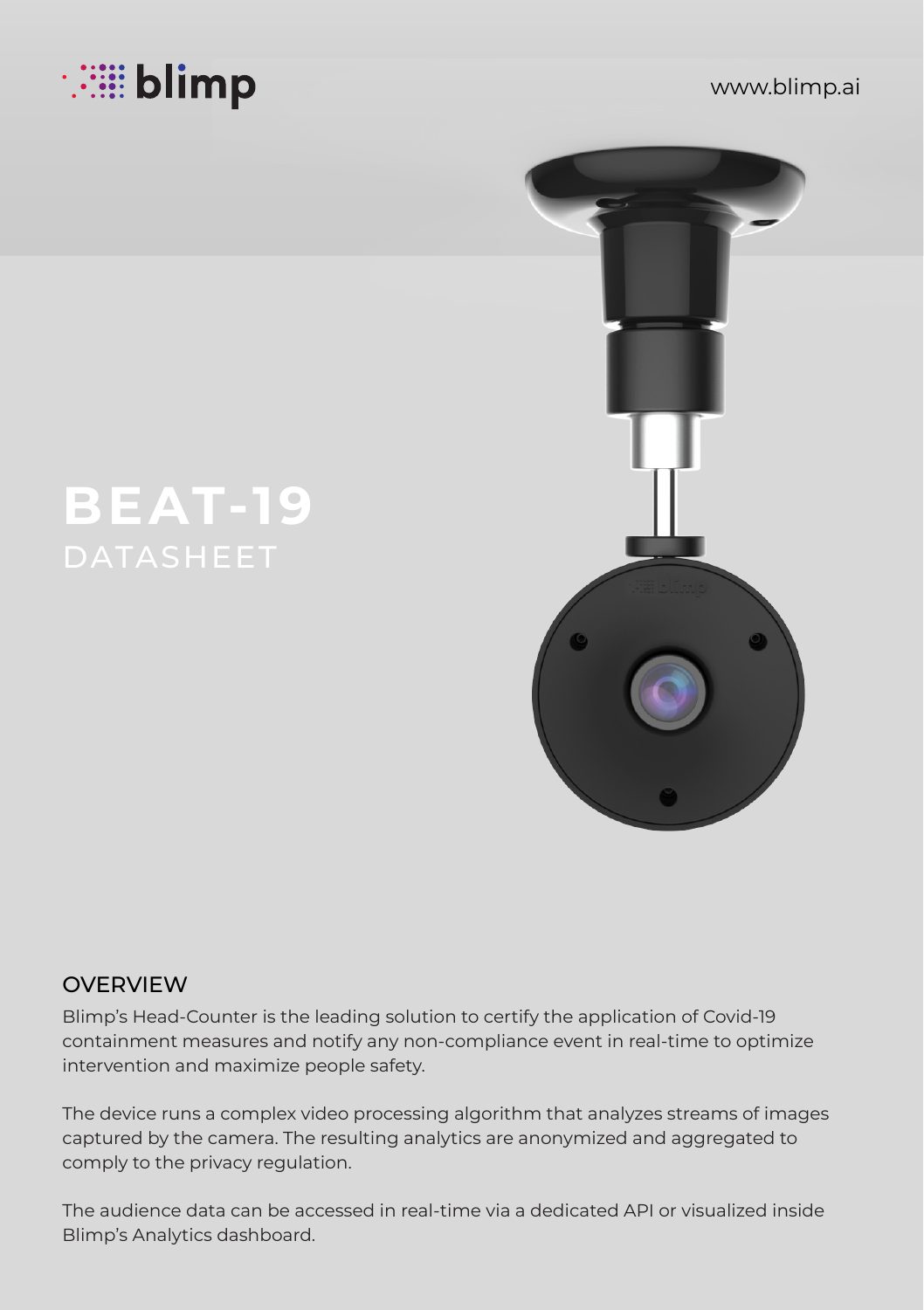

#### KEY BENEFITS

- Long range people detection: up to 60 meters in indoor and outdoor environments
- Quick local computation: data transmitted every 2.5 second
- Low bandwidth: only metadata is transmitted
- Privacy compliant: no images are stored locally and no uniquely identifiable data is communicated externally
- Intuitive dashboard for data visualization
- Fast configuration: easy tool to verify that the camera is capturing the area of interest
- Easy IT integration: third-party applications can leverage the Socket port and WebSockets to react to the audience in real-time

## KEY FEATURES

- People counting: monitors inbound and outbound people flows to ensure that location's maximum capacity is not exceeded
- Social distancing: detects people gatherings where safety distances are not respected
- PPE certification: detects any person

not wearing the face mask

- API suite to create custom applications based on real-time data
- Report export generated in automatic through Blimp's Analytics dashboard
- Easy to install and setup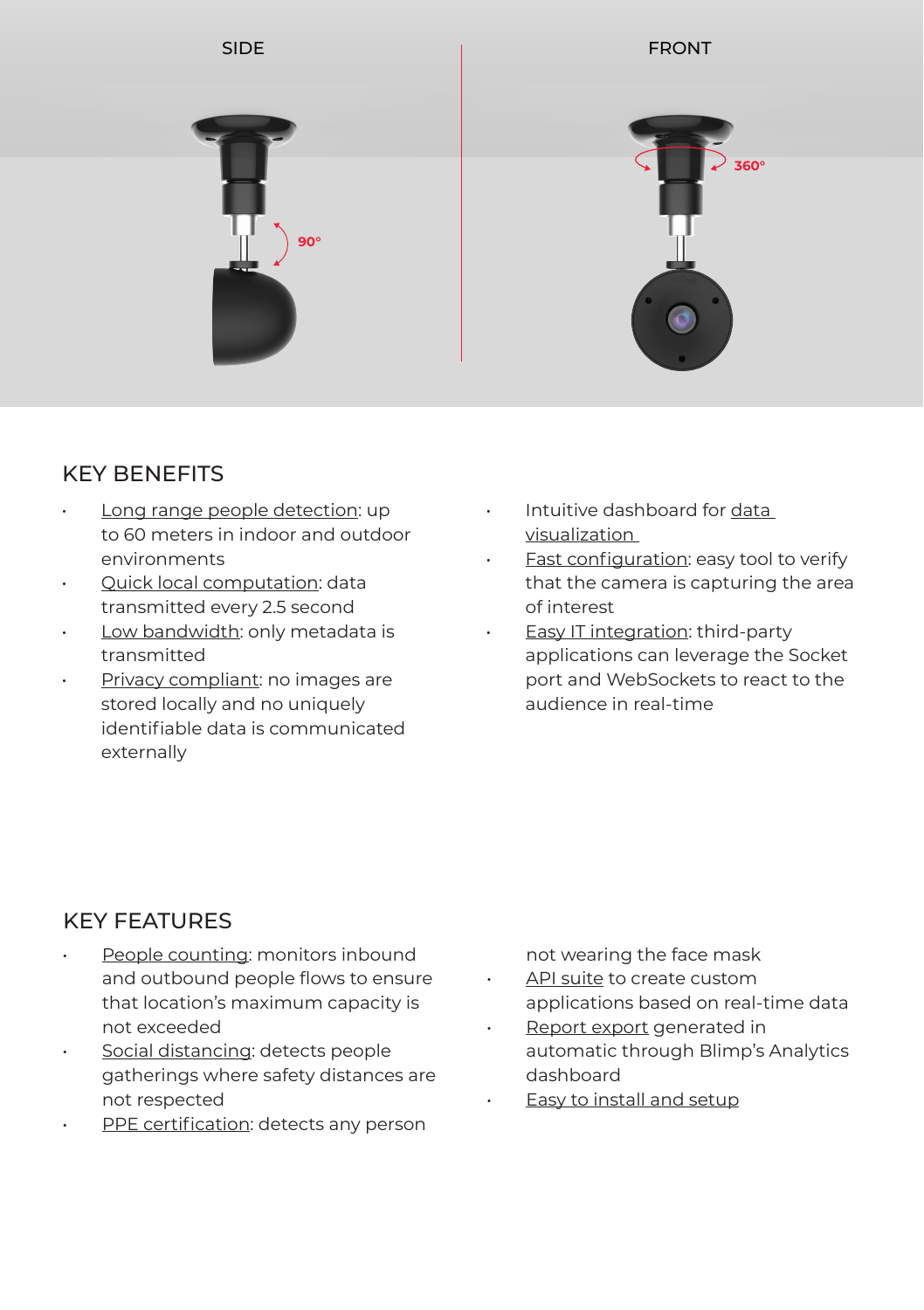

## KEY SPECIFICATIONS

| <b>Power Specifications</b> |                   |
|-----------------------------|-------------------|
| Power to device*            | DC 5V - 4A        |
| Consumption                 | 8W avg - 15W peak |
|                             |                   |

| Main Case: 240 x 120 x 100mm<br>Camera: 70 x 70 x 70mm |
|--------------------------------------------------------|
| <b>Board: 125g</b><br>Camera: 30q                      |
| USB 8MP                                                |
| 33° to 180°                                            |
| 300 lux                                                |
| 2.7m for 36m2 area                                     |
| -25 $^{\circ}$ C to 70 $^{\circ}$ C                    |
| Plastic                                                |
| 67                                                     |
| Jask cable                                             |
| Wi-fi, 3G, Ethernet                                    |
| TCP/IP                                                 |
| $2.5$ sec                                              |
|                                                        |
| <b>Max 200MB</b>                                       |
|                                                        |

\*Device is provided with a power supply that converts power from AC 220V to DC requirements \*\*Housing can be customized to client needs